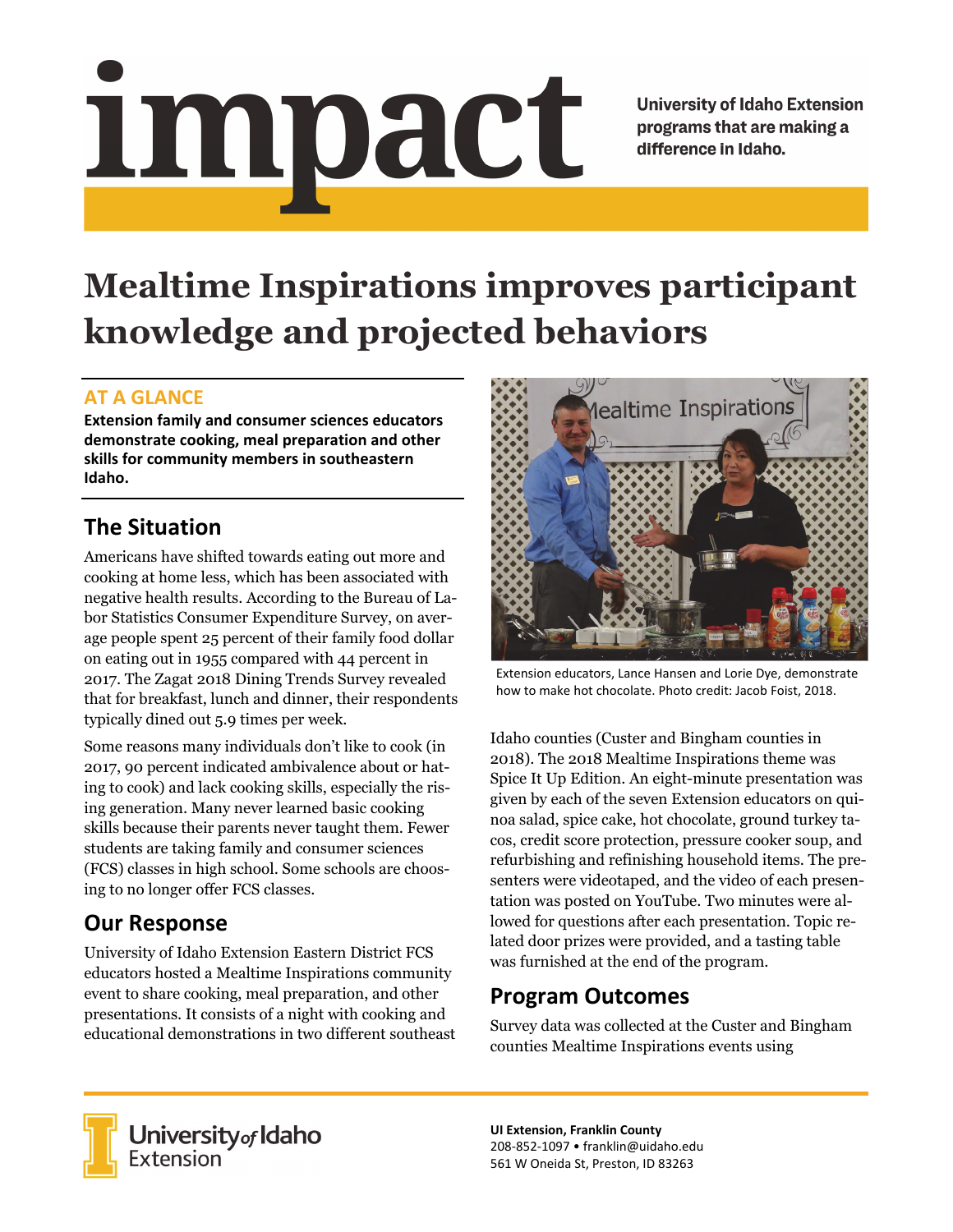## **impact University of Idaho Extension**

TurningPoint software and clickers, including knowledge, belief and behavior questions. Approximately 32 participants answered most of the questions.

#### Table 1: Percentage of Participants that Agreed with Belief and Behavior Statements

| <b>Belief and Behvior Statement</b>                                                                                     | <b>Before</b> | After |
|-------------------------------------------------------------------------------------------------------------------------|---------------|-------|
| How comfortable were/are you using re-<br>finishing/repurposing techniques (n=28)                                       | 45%           | 54%   |
| How likely are you to use one or more of<br>the refinishing/repurposing techniques<br>learned in this class (n=32)      | ΝA            | 72%   |
| How likely were/are you to think that<br>electric pressure cookers were not safe<br>for canning at your altitude (n=30) | 50%           | 77%   |
| How likely were/are you to substitute<br>ground turkey for ground beef (Before<br>n=27, After n=31)                     | 19%           | 23%   |
| How much did/do you understand the<br>difference between credit freeze and<br>credit lock (n=30)                        | 0%            | 70%   |
| How much did/do you understand how<br>to freeze your credit (Before n=29, After<br>$n=31$                               | 0%            | 71%   |
| How likely were/are you to eat quinoa in<br>the future (n=21)                                                           | 29%           | 52%   |
| How likely were/are you to use cinna-<br>mon, cloves, and allspice (Before n=29,<br>After n=25)                         | 83%           | 88%   |

| How likely were/are you to make home-<br>made hot chocolate (n=30)                                                   | 40%       | 63% |
|----------------------------------------------------------------------------------------------------------------------|-----------|-----|
| How likely were/are you to use the UI<br>Extension to find research-based infor-<br>mation (Before n=31, After n=30) | 26%       | 80% |
| How much do you trust the food safety<br>and health information you get from UI<br>Extension (n=30)                  | <b>NA</b> | 90% |

#### Table 2. Percentage of Participants Answering Questions Correctly

| Knowledge                                                                                         | <b>Before</b> | After |
|---------------------------------------------------------------------------------------------------|---------------|-------|
| What makes ground turkey healthier<br>than ground beef (Before n=28, After<br>$n=27$              | 89%           | 100%  |
| Quinoa does not have which food com-<br>ponent (Before n=31, After n=30)                          | 81%           | 87%   |
| Cinnamon, cloves, and allspice are each<br>high in which nutrient (Before n=19,<br>After $n=28$ ) | 100%          | 100%  |
| Why does milk create a skin on the top<br>when warmed (Before n=29, After n=28)                   | 48%           | 100%  |

Evaluation results indicated the Mealtime Inspirations program positively affected the knowledge, beliefs and behaviors of participants in Challis and Blackfoot, Idaho.

#### The Future

Extension FCS educators plan to continue providing the Mealtime Inspirations program to community members in southeastern Idaho.

#### **FOR MORE INFORMATION**

**Laura Sant**, Extension Educator • University of Idaho Extension, Franklin County • 208‐852‐1097 • lsant@uidaho.edu **Julie Buck**, Extension Educator • University of Idaho Extension, Bingham County • 208‐785‐8060 • jhbuck@uidaho.edu **Lorie Dye**, Extension Educator • University of Idaho Extension, Jefferson County • 208‐745‐6685 • ldye@uidaho.edu **Katie Hoffman**, Extension Educator • University of Idaho Extension, Lemhi County • 208‐756‐2815 • khoffman@uidaho.edu **Lance Hansen**, Extension Educator • University of Idaho Extension, Madison County • 208‐356‐3191 • lancehansen@uidaho.edu **Laura Foist**, Extension Educator • University of Idaho Extension, Bannock County • 208‐236‐7310 • laurafoist@uidaho.edu **Leslee Blanch**, Associate Educator • University of Idaho Extension, Bonneville County • 208‐529‐1390 • lblanch@uidaho.edu 17‐19‐lsant‐mealtimes • 5/19

University of Idaho, U.S. Department of Agriculture, and Idaho counties cooperating. To enrich education through diversity, the University of Idaho is an equal opportunity/affirmative action employer and educational institution.